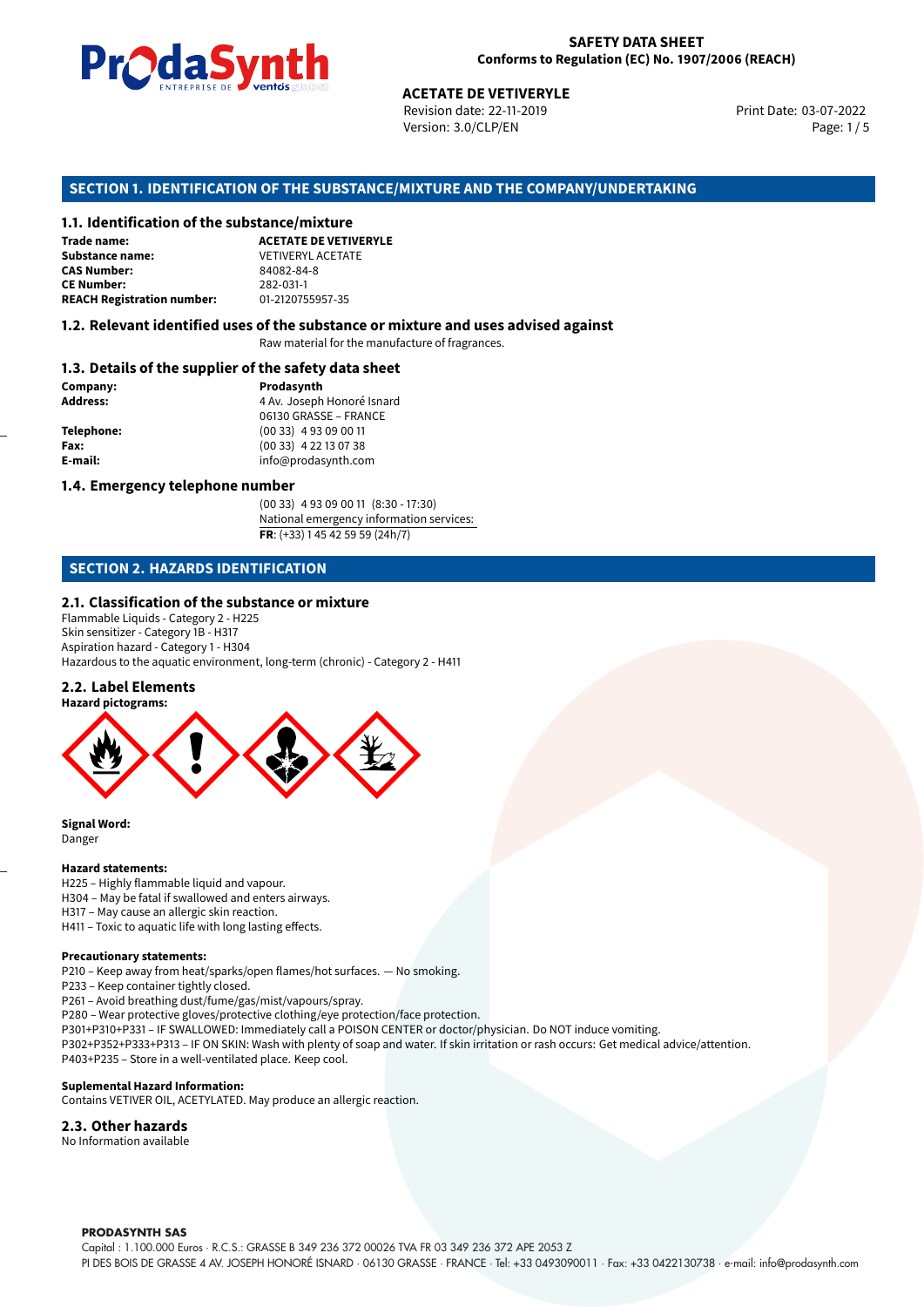

# **ACETATE DE VETIVERYLE**<br>
Revision date: 22-11-2019<br> **Print Date: 03-07-2022**

Revision date: 22-11-2019 Version: 3.0/CLP/EN Page: 2 / 5

#### **SECTION 3. COMPOSITION/INFORMATION ON INGREDIENTS**

#### **3.1. Substances**

| Chemical name: | <b>VETIVERYL ACETATE</b> |
|----------------|--------------------------|
| CAS number:    | 84082-84-8               |
| EC number:     | 282-031-1                |

#### **Hazardous constituents:**

| <b>Chemical Name</b>                                                                             | % (w/w)           | CAS No<br><b>EC No</b> | Classification according to Regulation 1272/2008 |
|--------------------------------------------------------------------------------------------------|-------------------|------------------------|--------------------------------------------------|
|                                                                                                  | $\geq$ 25; $<$ 50 |                        | 84082-84-8   Skin Sens. 1B - H317                |
| VETIVER OIL, ACETYLATED                                                                          |                   | 282-031-1              | Aquatic Chronic 2 - H411                         |
| $\alpha$ is a directly field a record of the collect of the contract of the contract of $\alpha$ |                   |                        |                                                  |

[See the full text of the hazard statements in section 16.](#page-4-0)

#### **3.2. Mixtures**

Not applicable.

#### **SECTION 4. FIRST-AID MEASURES**

#### **4.1. Description of necessary first aid measures**

| Ingestion:    | Rinse mouth with water.<br>Obtain medical advice.                                                                                                    |
|---------------|------------------------------------------------------------------------------------------------------------------------------------------------------|
|               | Keep at rest. Do not induce vomiting.                                                                                                                |
| Eye contact:  | In case of contact with eyes, rinse immediately with plenty of water for at least 15 minutes and seek medical advice.                                |
| Inhalation:   | Remove person to fresh air and keep at rest.<br>Seek immediate medical advice.                                                                       |
| Skin contact: | Take off immediately all contaminated clothing.<br>Thoroughly wash affected skin with soap and water.<br>Seek medical attention if symptoms persist. |

#### **4.2. Most important symptoms and effects, both acute and delayed**

No information available.

#### **4.3. Indication of any immediate medical attention and special treatment needed**

No information available.

#### **SECTION 5. FIRE-FIGHTING MEASURES**

#### **5.1. Extinguishing Media**

Water spray, carbon dioxide, dry chemical powder or appropriate foam. For safety reasons do not use full water jet.

#### **5.2. Special hazards arising from the substance or mixture**

Known or Anticipated Hazardous Products of Combustion: Emits toxic fumes under fire conditions.

#### **5.3. Advice for firefighters**

High temperatures can lead to high pressures inside closed containers. Avoid inhalation of vapors that are created. Use appropriate respiratory protection. Do not allow spillage of fire to be poured into drains or watercourses. Wear self-contained breathing apparatus and protective clothing.

#### **SECTION 6. ACCIDENTAL RELEASE MEASURES**

#### **6.1. Personal precautions, protective equipment and emergency procedures**

Evacuate surronding areas. Ensure adequate ventilation. Keep unnecessary and unprotected personnel from entering. Do not breathe vapor/spray. Avoid contact with skin and eyes. Information regarding personal protective measures: see section 8.

#### **6.2. Environmental precautions**

To avoid possible contamination of the environment, do not discharge into any drains, surface waters or groundwaters.

#### **6.3. Methods and materials for containment and cleaning up**

Cover with an inert, inorganic, non-combustible absorbent material (e.g. dry-lime, sand, soda ash). Place in covered containers using non-sparking tools and transport outdoors. Avoid open flames or sources of ignition (e.g. pilot lights on gas hot water heater). Ventilate area and wash spill site after material pickup is complete.

#### **PRODASYNTH SAS**

Capital : 1.100.000 Euros · R.C.S.: GRASSE B 349 236 372 00026 TVA FR 03 349 236 372 APE 2053 Z PI DES BOIS DE GRASSE 4 AV. JOSEPH HONORÉ ISNARD · 06130 GRASSE · FRANCE · Tel: +33 0493090011 · Fax: +33 0422130738 · e-mail: info@prodasynth.com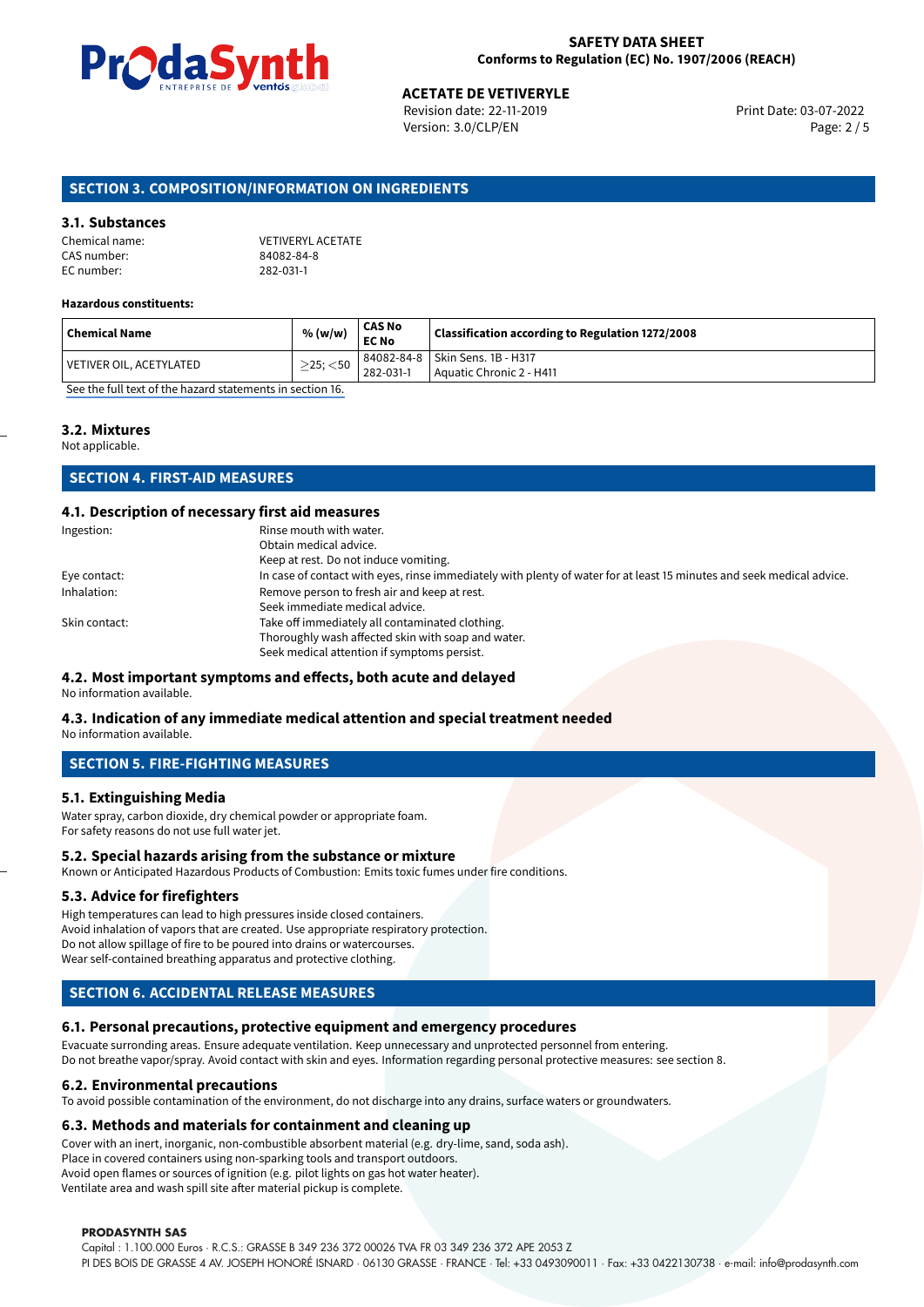

# **ACETATE DE VETIVERYLE**<br>
Revision date: 22-11-2019<br> **Devision date: 22-11-2019**

Revision date: 22-11-2019 Version: 3.0/CLP/EN Page: 3 / 5

#### **6.4. Reference to other sections**

Information regarding exposure controls, personal protection and disposal considerations can be found in sections 8 and 13.

#### **SECTION 7. HANDLING AND STORAGE**

#### **7.1. Precautions for safe handling**

Do not store or handle this material near food or drinking water. Do not smoke. Avoid contact with the eyes, skin and clothing. Wear protective clothing and use glasses. Observe the rules of safety and hygiene at work. Keep in the original container or an alternative made from a compatible material.

#### **7.2. Conditions for safe storage, including any incompatibilities**

Store in tightly closed and preferably full containers in a cool, dry and ventilated area, protected from light. Keep away from sources of ignition (e.g. hot surfaces, sparks, flame and static discharges). Keep away from incompatible materials (see section 10).

#### **7.3. Specific end use(s)**

No information available.

#### **SECTION 8. EXPOSURE CONTROLS AND PERSONAL PROTECTION**

#### **8.1. Control parameters**

Components with occupational exposure limits: None known.

#### **8.2. Exposure controls**

| Appropriate engineering controls: | Measures should be taken to prevent materials from being splashed into the body.                                                            |
|-----------------------------------|---------------------------------------------------------------------------------------------------------------------------------------------|
|                                   | Provide adequate ventilation, according to the conditions of use. Use a mechanical exhaust if required.                                     |
| Eye/Face protection:              | Chemical safety goggles are recommended. Wash contaminated goggles before reuse.                                                            |
| Hand Protection:                  | Chemical-resistant gloves are recommended. Wash contaminated gloves before reuse.                                                           |
| Body protection:                  | Personal protective equipment for the body should be selected based on the task being performed and the risks<br>involved.                  |
| <b>Respiratory Protection:</b>    | In case of insufficient ventilation, use suitable respiratory equipment.                                                                    |
| Environmental exposure controls:  | Emissions from ventilation or process equipment should be checked to ensure they comply with environmental<br>protection legislation.       |
|                                   | In some cases, filters or engineering modifications to the process equipment will be necessary to reduce emissions to<br>acceptable levels. |

#### **SECTION 9. PHYSICAL AND CHEMICAL PROPERTIES**

#### **9.1. Information on basic physical and chemical properties**

| Appearance:                            | Liquid                    |  |
|----------------------------------------|---------------------------|--|
| Colour:                                | Conforms to standard      |  |
| Odour:                                 | Conforms to standard      |  |
| Odour theshold:                        | Not determined            |  |
| pH:                                    | Not determined            |  |
| Melting point/freezing point:          | Not determined            |  |
| Boling point/boiling range (°C):       | 84 - 94 (1 mmHg)          |  |
| Flash point:                           | Not determined            |  |
| Evaporation rate:                      | Not determined            |  |
| Flammability:                          | Not determined            |  |
| Lower flammability/Explosive limit:    | Not determined            |  |
| Upper flammability/Explosive limit:    | Not determined            |  |
| Vapour pressure:                       | Not determined            |  |
| Vapour Density:                        | Not determined            |  |
| Density:                               | Not determined            |  |
| Relative density:                      | Not determined            |  |
| Water solubility:                      | <b>INSOLUBLE IN WATER</b> |  |
| Solubility in other solvents:          | <b>SOLUBLE IN ETHANOL</b> |  |
| Partition coefficient n-octanol/water: | Not determined            |  |
| Auto-ignition temperature:             | Not determined            |  |
| Decomposition temperature:             | Not determined            |  |
| Viscosity, dynamic:                    | Not determined            |  |
| Viscosity, kinematic:                  | Not determined            |  |
| <b>Explosive properties:</b>           | Not determined            |  |
|                                        |                           |  |

#### **PRODASYNTH SAS**

Capital : 1.100.000 Euros · R.C.S.: GRASSE B 349 236 372 00026 TVA FR 03 349 236 372 APE 2053 Z

PI DES BOIS DE GRASSE 4 AV. JOSEPH HONORÉ ISNARD · 06130 GRASSE · FRANCE · Tel: +33 0493090011 · Fax: +33 0422130738 · e-mail: info@prodasynth.com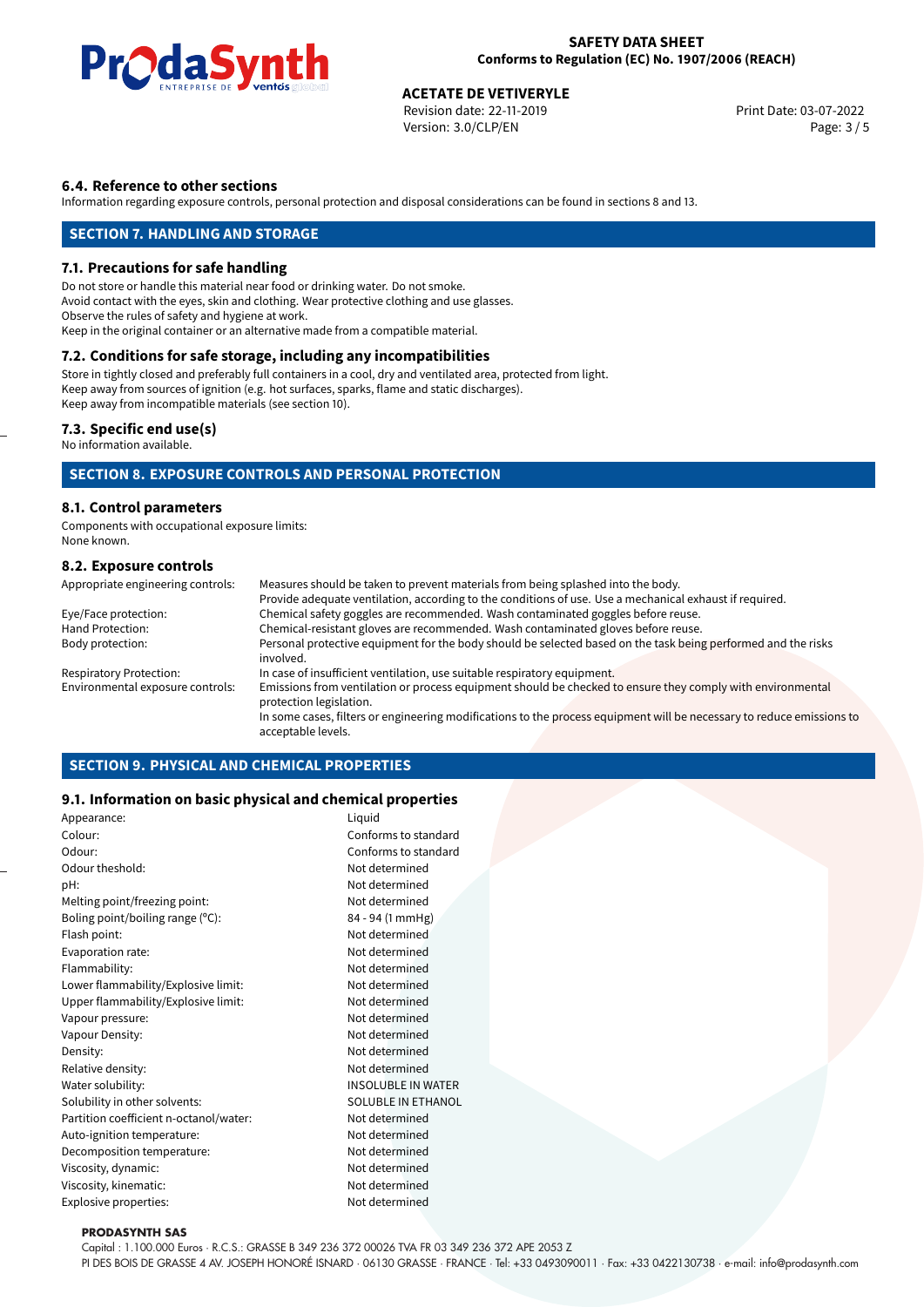

**ACETATE DE VETIVERYLE**<br>Revision date: 22-11-2019 Print Date: 03-07-2022 Version: 3.0/CLP/EN Page: 4 / 5

Oxidising properties: NONE EXPECTED

## **9.2. Additional information**

No information available.

#### **SECTION 10. STABILITY AND REACTIVITY**

#### **10.1. Reactivity**

No hazardous reactions if stored and handled as prescribed/indicated.

#### **10.2. Chemical stability**

The product is stable if stored and handled as prescribed/indicated.

#### **10.3. Possibility of hazardous reactions**

No hazardous reactions if stored and handled as prescribed/indicated.

#### **10.4. Conditions to Avoid**

Conditions to Avoid: Excessive heat, flame or other ignition sources.

#### **10.5. Incompatible materials**

Avoid contact with strong acids and bases and oxidizing agents.

#### **10.6. Hazardous decomposition products**

During combustion may form carbon monoxide and unidentified organic compounds.

## **SECTION 11. TOXICOLOGICAL INFORMATION**

#### **11.1. Information on toxicological effects**

| <b>Acute toxicity</b>             | Based on the data available, the criteria for classification are not met. |
|-----------------------------------|---------------------------------------------------------------------------|
| <b>Skin corrosion/irritation</b>  | Based on the data available, the criteria for classification are not met. |
| Serious eye damage/irritation     | Based on the data available, the criteria for classification are not met. |
| Respiratory or skin sensitisation | May cause an allergic skin reaction.                                      |
| <b>Germ cell mutagenicity</b>     | Based on the data available, the criteria for classification are not met. |
| Carcinogenicity                   | Based on the data available, the criteria for classification are not met. |
| <b>Reproductive toxicity</b>      | Based on the data available, the criteria for classification are not met. |
| <b>STOT-single exposure</b>       | Based on the data available, the criteria for classification are not met. |
| <b>STOT-repeated exposure</b>     | Based on the data available, the criteria for classification are not met. |
| <b>Aspiration hazard</b>          | May be fatal if swallowed and enters airways.                             |

#### **SECTION 12. ECOLOGICAL INFORMATION**

#### **12.1. Toxicity**

**Assessment:** Toxic to aquatic life with long lasting effects. **Experimental/calculated data:** No information available.

### **12.2. Degradability**

No information available.

#### **12.3. Bioaccumulative potential** No information available.

## **12.4. Soil mobility**

No information available.

#### **12.5. Results of PBT and vPvB assessment** No information available.

#### **12.6. Other adverse effects** See also sections 6, 7, 13 and 15

Do not allow to get into waste water or waterways.

#### **SECTION 13. DISPOSAL CONSIDERATIONS**

#### **13.1. Waste treatment methods**

Dispose of in accordance with national and local environmental regulations.

#### **PRODASYNTH SAS**

Capital : 1.100.000 Euros · R.C.S.: GRASSE B 349 236 372 00026 TVA FR 03 349 236 372 APE 2053 Z PI DES BOIS DE GRASSE 4 AV. JOSEPH HONORÉ ISNARD · 06130 GRASSE · FRANCE · Tel: +33 0493090011 · Fax: +33 0422130738 · e-mail: info@prodasynth.com